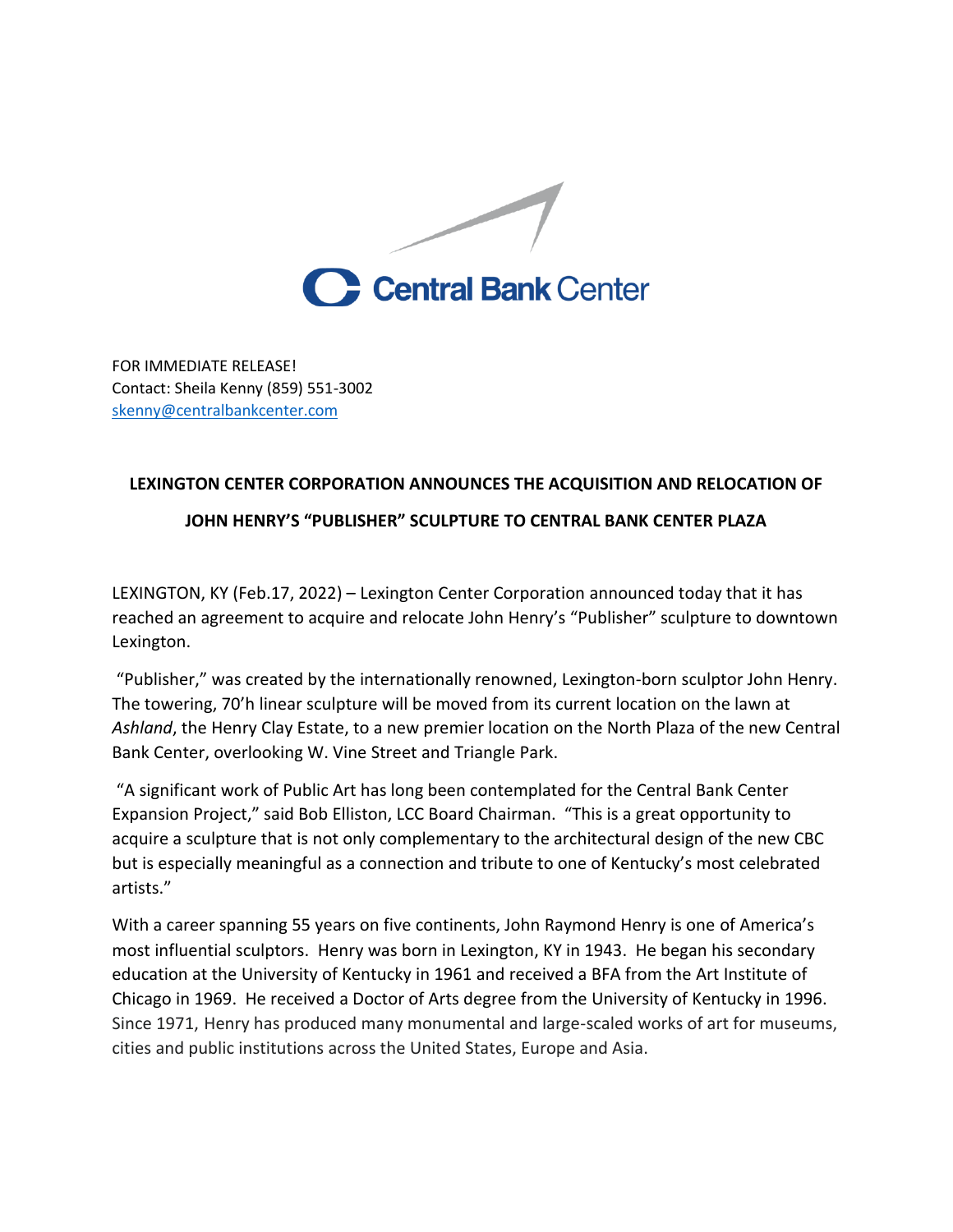"It's gratifying to know that a sculpture of mine will be sited close to the things I love, the University of Kentucky, my family and friends in the Bluegrass region and of course, the Kentucky Wildcats, " said John Henry. "Although I've lived away for most of my adult life, Kentucky is my home and where I will lay my head to rest one day," he continued.

The cost of the sculpture and associated relocation expenses is \$450,000. LCC has committed to provide financial support and to spearhead a fundraising effort for the project. The public is invited to make a tax-deductible donation to:

Publisher Relocation Project Fund c/o Lexington Center Corporation. 430 W. Vine St. Lexington, KY 40507

For more information, visit centralbankcenter.com

Photo: <https://www.dropbox.com/s/gqvjlhdv6o38ub5/Venue.pdf?dl=0>

###

## *About Central Bank Center*

*Located in Lexington, Kentucky, the Lexington Center Corporation (LCC) is a not-for-profit 501c3 corporate agency of the Lexington Fayette Urban County Government established in 1974 to manage and maintain Rupp Arena at Central Bank Center, the Central Bank Center (formerly Lexington Convention Center), Triangle Park and the Lexington Opera House. One of the nation's most storied entertainment destinations, Central Bank Center venues collectively welcome an average of 1.3 million patrons annually.* 

*Since 1976, Rupp Arena at Central Bank Center has served as the home court of the University of Kentucky Mens' Basketball team, regularly leading the national attendance average. Rupp Arena has hosted legendary artists such as Justin Timberlake, Paul McCartney, Garth Brooks, Chris Stapleton and many more. Since 2018, Oak View Group and Live Nation Arenas have provided booking services to Rupp Arena. During the last eighteen months, Rupp Arena has broken all previous audience attendance and revenue records in its storied 43-year history.*

*The Lexington Opera House, built in 1886, listed on the National Register of Historic Places, is one of the premiere performing arts centers in the region. From its opening, the Opera House has played host to such famous stage performers W.C. Fields, The Marx Brothers, Al Jolson, Julie Harris, Steve Martin, Brian Wilson and Graham Nash. It has undergone two major renovations and remains a cultural destination in downtown Lexington.* 

*The Central Bank Center holds over 200 meetings, trade shows and special events annually. It is currently undergoing a transformative \$275 million expansion, featuring a dramatic, light-filled architectural design. Upon completion in Spring 2022, the new Central Bank Center will offer over 200,000 SF of flexible meeting and event space.*

*For more, visit [www.centralbankcenter.com](http://www.centralbankcenter.com/) or follow us on Facebook, Instagram or Twitter.*

## *About OVG360*

*OVG360, a division of the Oak View Group, which was founded by Irving Azoff, Tim Leiweke, and supported by Silverlake, specializes in event programming venue assessments, and security and emergency preparedness. OVG360 can also provide full management services for arenas, stadiums, convention centers, and performing arts*